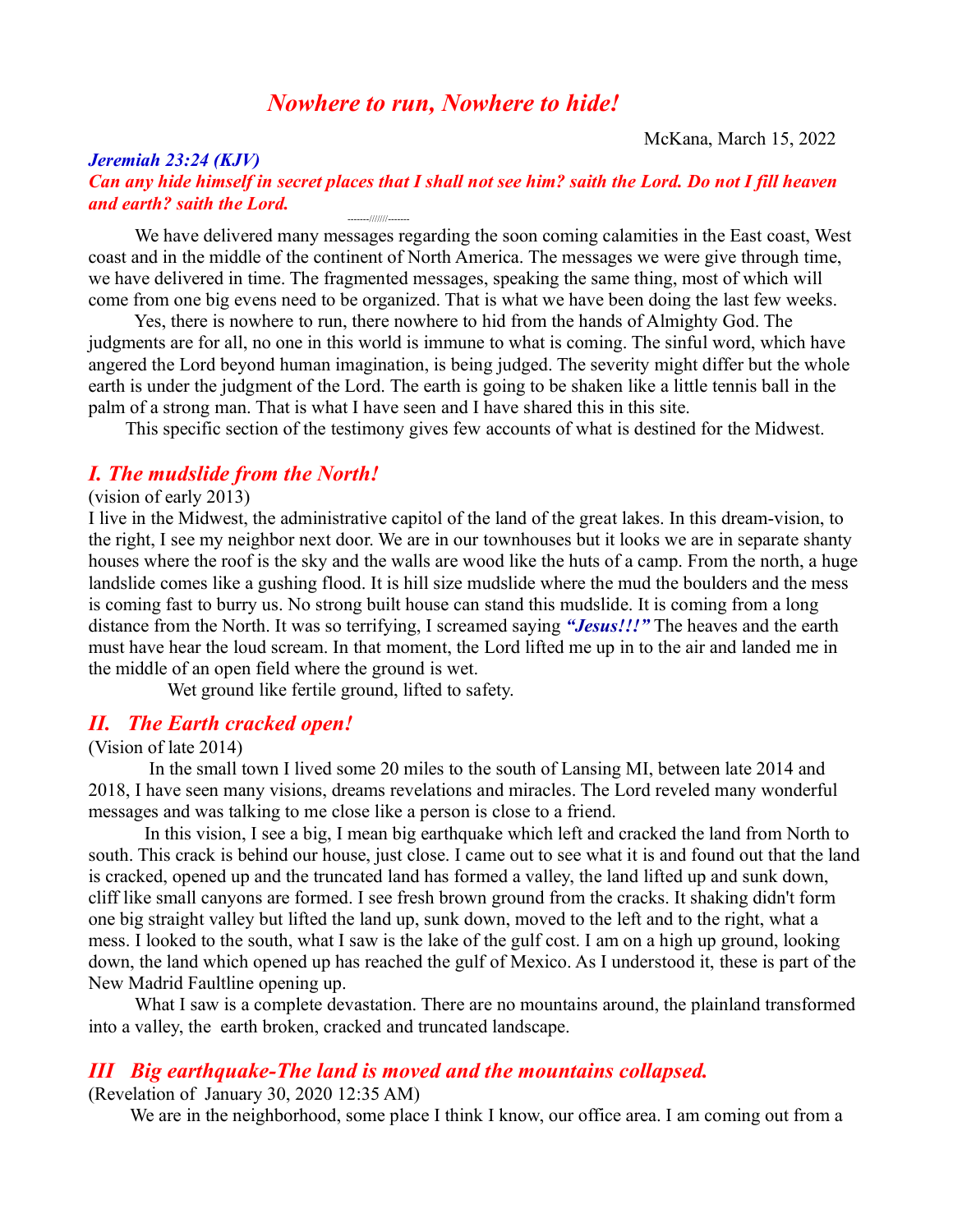big house, business, office, not clear. There is some construction going on, I see the ground, the street getting fresh gravel and concrete. I am facing east. From my left side, behind me by the side of the business office comes a white van. The van is moving and pushing the ground like a carpet, only the surfaces of the ground is moving. Just in front of us, there is a big house. From my right side and behind the business/office, I see a big grader (The destroyer). It looks a strong person is doing construction work. The grader started moving the ground like a carpet. The grader is moving the house sliding it on the ground. So far, I have no idea of what is going on. The van and the grader from both sides and bind the house are moving and sliding everything forward. I see the house in front of me move together with the surface of the ground without collapsing.

 Then, I hear some strange rumbling, frightening too. I looked back to the west, the rugged hills, chain of mountains, short green trees and bushes, green and gray. I see the whole span of the area to the west, from north to south. The whole area, big, wide mountainous and hills is sinking and collapsing down. I see the whole earth sinking down. I knew no one can survive this. Now, I am a little further from the two houses. I see my brother I love, a little far from me. I ran to him and hugged him strongly to die together. It is better this way, to die together and hugged him strongly.

 There are few scared people around. The storm of dust, debris covered us. We are almost going to be buried. The land is covers like a cloud by the debris and mess from the collapsing, sinking earth behind us. We are totally covered. My brother ran very fast to the east, out of my hand. When he was facing me, he was seeing what is coming behind me. He saw the magnitude of the danger and ran so fast, I was not able to see him any more. He is gone away. I am screaming loud for my brother calling his name. Form my back came some water, I don't know hot water, together with the dust and debris and started pouring over us. That is the end, we are going to get buried and die. Before we are buried dead, from my own scream for my brother, I woke up. I woke up and wrote what I saw. I couldn't sleep back again for a while.

 I was not aware of what has happened to the rest of the world at that moment. What has happened was, sudden, unexpected, in a day light where life looks very normal.

This is the big one. This is a big earthquake where the land is moved and the earth, the mountains collapsed. I didn't feel pain from whatever happened to us but death was right in front of us, a moment away. The big one, the feared one is coming. It is coming. It is near. This is the judgment coming soon. The small van is a small earthquake.

The grader is the big quake

The collapse of the mountainous terrain is the major, the feared one.

### *IV. The Terrifying storm of flood.*

#### (Deam of Otober 12, 2020 12:30AM)

 This is so real. I am in shock. I lived what looks like a real deadly storm. I slept at 11:00PM, within an hour and half, I am in a deadly storm of flood.

We are in a rugged mountainous region. The place I live, Midwest doesn't have that kind of terrain. It is mountainous, much rugged and sort of downhill from the ranges of many mountains, not continuous. We are with groups of people, some friends who live where I am.

 First, we saw flood coming from the North of where we are, in the middle of a mountainous region, not a town or a city. What are we doing here? The flood started as small flow of shallow water from uphill. Everything started happening suddenly and fast, very frightening. We saw the flood coming, thinking it is small we looked uphill. A gust of many fast moving flood/storm is jumping over the mountains and rushing towards us. We don't know which way to run, east or west. Seeing it is covering half of the eastern part of mountains, looking up, we found some area where the flood is less or didn't start galloping over. We ran to the west, fast in fear and desperation. We are many now, every one is running for their dear life. I screamed loud saying *"To the west, to the west, to a high ground, fear not, fear not!"* and kept running as fast as we can. The flood is almost to run us over. It has